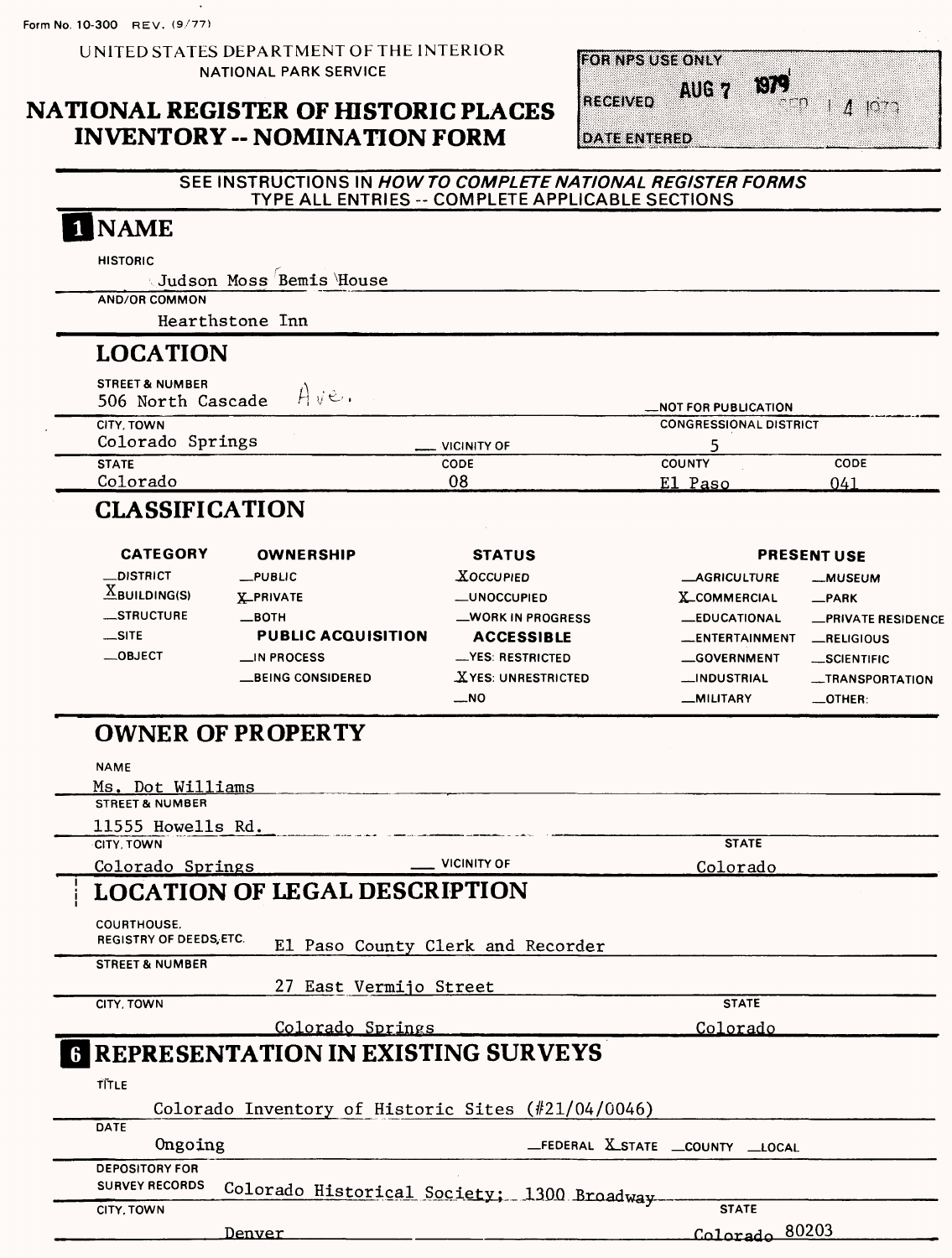# **ZDESCRIPTION**

| <b>CONDITION</b>                                                 |                                                      | <b>CHECK ONE</b>              | <b>CHECK ONE</b>                         |  |
|------------------------------------------------------------------|------------------------------------------------------|-------------------------------|------------------------------------------|--|
| <b>__EXCELLENT</b><br>$\underline{\text{X}}$ GOOD<br><b>FAIR</b> | <b>DETERIORATED</b><br>$\equiv$ RUINS<br>__UNEXPOSED | _UNALTERED<br><b>XALTERED</b> | <b>XORIGINAL SITE</b><br>DATE<br>__MOVED |  |

DESCRIBE THE PRESENT AND ORIGINAL (IF KNOWN) PHYSICAL APPEARANCE

The Bemis House at 506 North Cascade was built in a neighborhood of substantial homes in Colorado Springs in 1885 from plans by Architect W. F. Ellis. An excellent example of the late Victorian era, it is essentially "Queen Anne" in style, yet incorporates elements of the previous era^s "Stick Style," while tending in some details toward the classicizing "Federal" or "Colonial" style soon to follow. The original three story building had 10 rooms and a partial basement, measured 62 by 56 feet, and was designed, typically, from the inside out. The room and fireplace arrangements determined the roof shape and exterior forms, characteristically irregular and romantic. Shortly after completion, additions in 1886 and 1887 completed the present structure, which has remained essentially unchanged for more than 90 years, except for an unsympathetic but not fatal conversion to 10 apartments in 1935 by Architects MacLaren and Thomas.

Cut random ashlar masonry walls form the foundations on the rear-sloping site, and a wood frame structure bears cedar clapboard siding on the first floor. Fancy-cut cedar shingles form the siding on the second floor and on the gables and dormers of the third floor. A Helm-roof with projecting gable tops the semi-octagon of the dining room and superposed bedroom on the south side, and an oriel window graces the major pedimental gable fronting east, the principal facade. These gables on an otherwise steep hipped roof are trimmed with ornamental raking bargeboards, hammerbeams, and console brackets, complementing in scale and intricacy the brick chimney tops and the multi-paned upper sash lights of the double hung windows of the upper stories. Lower, however, the boxed eaves of the porch are treated as a classical architrave with dentils, ogee moldings, and console brackets atop modified unfluted Doric wood columns, with entasis. The windows of the main floor are similarly restrained, with single pane upper and lower sash, and plain side and top moldings. But extravagance returns in the double-S carved slip sills, and in the maze-paneling and intricate moldings of the front door, original, as are nearly all parts of the building. The sheltering and spacious porch wrapped around the east and south front and side is approached directly 6n the centerline of the house from Cascade and mounted by three low risers. Entry is into a typical spacious Queen Anne stair hall, top-lighted by a skylight, and from which are entered the public rooms, now restored to a state of antique elegance.

Renovation and restoration work by Architects William Odum of Dallas, and Al Feinstein of Colorado Springs, involved removal of casual accretions, repair and painting of the exterior in appropriate Victorian color, and internal adjustments consonant with the current use as an inn while exposing the remaining original interiors, complementing them with period furnishings.

The trebiated treatment of the three stories, in terms of their texture, scale, and detail is typical of the Stick Style as well as the Queen Anne style, finding its origins in the Renaissance palaces of Florence. H. H. Richardson of Boston is also a father of this style, and of the blending of styles, in his work immediately prior to the date of construction of the Bemis House, and many of the details of interior and exterior are to be found in the Pattern Books published in this period.

Ed. JEF 7/79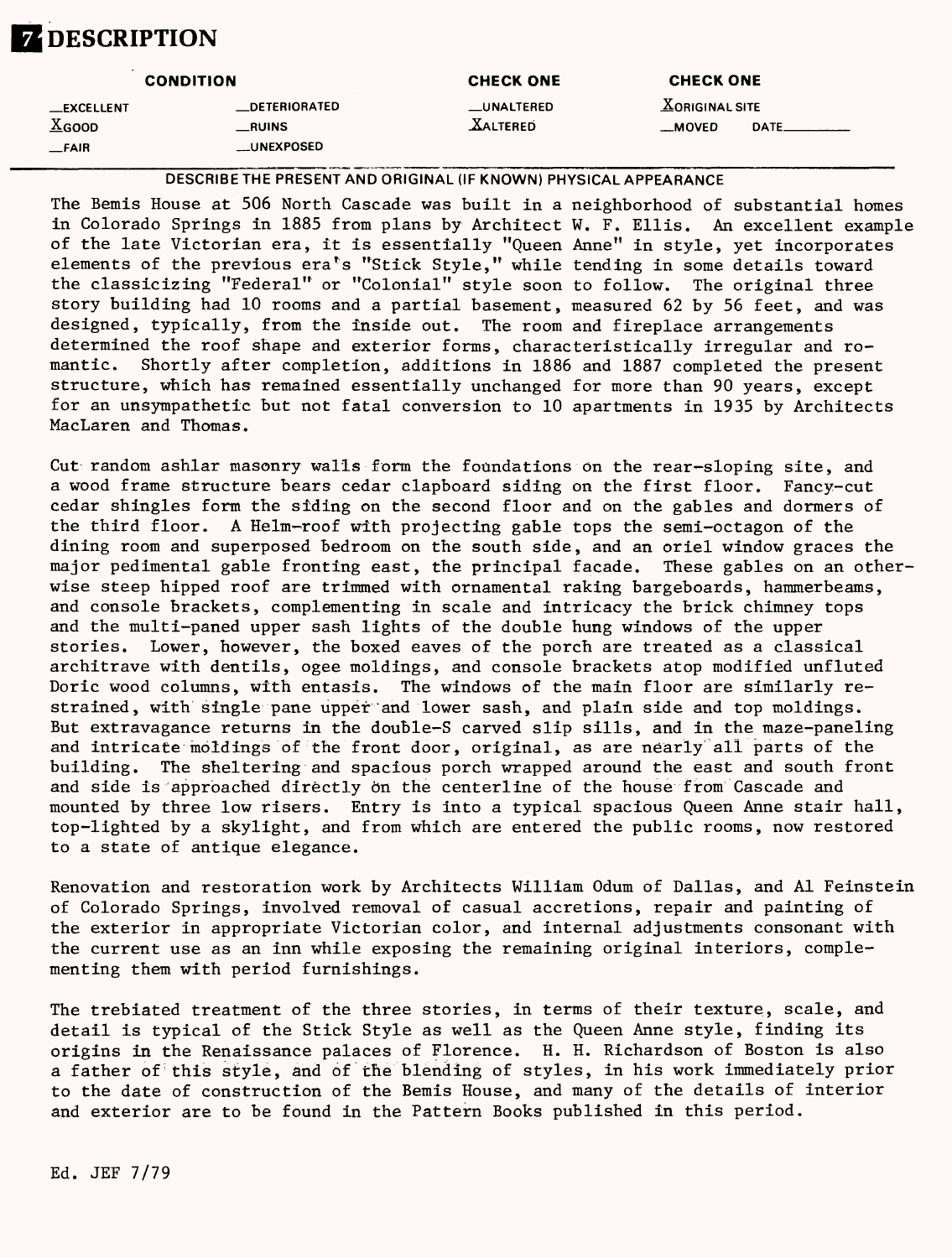

| <b>PERIOD</b>     | AREAS OF SIGNIFICANCE -- CHECK AND JUSTIFY BELOW |                               |                               |                                  |  |
|-------------------|--------------------------------------------------|-------------------------------|-------------------------------|----------------------------------|--|
| -PREHISTORIC      | -ARCHEOLOGY-PREHISTORIC                          | COMMUNITY PLANNING            | <b>LANDSCAPE ARCHITECTURE</b> | RELIGION                         |  |
| $-1400-1499$      | <b>ARCHEOLOGY-HISTORIC</b>                       | CONSERVATION                  | $-LAW$                        | $\_$ SCIENCE                     |  |
| $-1500-1599$      | <b>_AGRICULTURE</b>                              | $\_ECONOMICS$                 | <b>LITERATURE</b>             | SCULPTURE                        |  |
| $-1600-1699$      | <b>XARCHITECTURE</b>                             | $\equiv$ EDUCATION            | <b>MILITARY</b>               | <b>X_SOCIAL/HUMANITARIAN</b>     |  |
| $-1700-1799$      | $\_$ ART                                         | <b>LENGINEERING</b>           | <b>MUSIC</b>                  | $\overline{\phantom{a}}$ THEATER |  |
| $X_{-1}$ 800-1899 | COMMERCE                                         | <b>EXPLORATION/SETTLEMENT</b> | <b>_PHILOSOPHY</b>            | <i>_TRANSPORTATION</i>           |  |
| X_1900-           | COMMUNICATIONS                                   | __INDUSTRY                    | POLITICS/GOVERNMENT           | $\equiv$ OTHER (SPECIFY)         |  |
|                   |                                                  | $\Box$ INVENTION              | on any kind<br>Service Mar    |                                  |  |
|                   |                                                  |                               |                               |                                  |  |

**SPECIFIC DATES 1885-present** BUILDER/ARCHITECT Joseph Dozier/W. F. Ellis, Jr

### **STATEMENT OF SIGNIFICANCE**

The Bemis House is significant as a fine example of the best architectural work of its period and locale. It demonstrates the exuberance and self-confidence of the Queen Anne style, yet shows both the conservatism of the older Stick Style and the restraint and greater historicism of the later Colonial Revival style. Perhaps more innocent than its contemporaries elsewhere, it is also more hopeful than they might be in the post-Civil War period in other parts of the country. Pragmatic planning, exuberant but rational detailing, and assertive form-making are demonstrated in a highly responsive dwelling, attentive to the particular needs of its owners for light, air, and comfortable, elegant public entertainment rooms. The house is also quite significant in the community, having housed persons singularly important to the community.

Judson Moss Bemis built this house for his wife, Alice Cogswell Bemis after they moved to Colorado Springs for her health in 1881. Bemis, founder of the J. M. Bemis Company now of Minneapolis, Minnesota, was born in Fitchburg, Massachusetts in 1831. He moved west, first to Chicago, then to St. Louis, where he established a plant producing cloth containers and bags for local millers and the Army Quartermaster Corps. Mrs. Bemis, who perhaps had tuberculosis, made the house on North Cascade her permanent residence, though he lived there only two or three months of the year, the rest of the time tending his business interests from offices in Boston. Despite frequent absence, Bemis was an active participant in the community. An early trustee of Colorado College, he donated funds for Jackson and Bemis Halls, and founded the school of Business Administration and Banking.

The Bemis's daughter, Alice Bemis Taylor, also a significant philanthropist, lived in the house on Cascade in her youth. Particularly interested in education, and in child care and understanding, Mrs. Taylor donated heavily in the 1920s and 1930s to support Colorado College, became its first woman trustee, and founded the Bemis-Taylor Child Guidance Clinic. She supported various scholarships, helped to support the Geology Department, and left a large portion of her rare book collection to the school. Taylor Hall is named to honor her. She also provided funds in 1921 for the construction of the Day Care Center building, an organization established in 1897 by her mother to care for the children of working mothers.

During the depression, Mrs. Taylor made a major contribution to the city in the form of the donation of the Colorado Springs Fine Arts Center which opened in 1936. It housed her extensive collection of Mexican Art objects, and was inaugurated with performances the first year by violinist Albert Spaulding, and by dancer Martha Graham.

Both local history and national architectural history are well served by the preservation of this significant Victorian house, essentially intact and vital.

Ed. JEF 7/79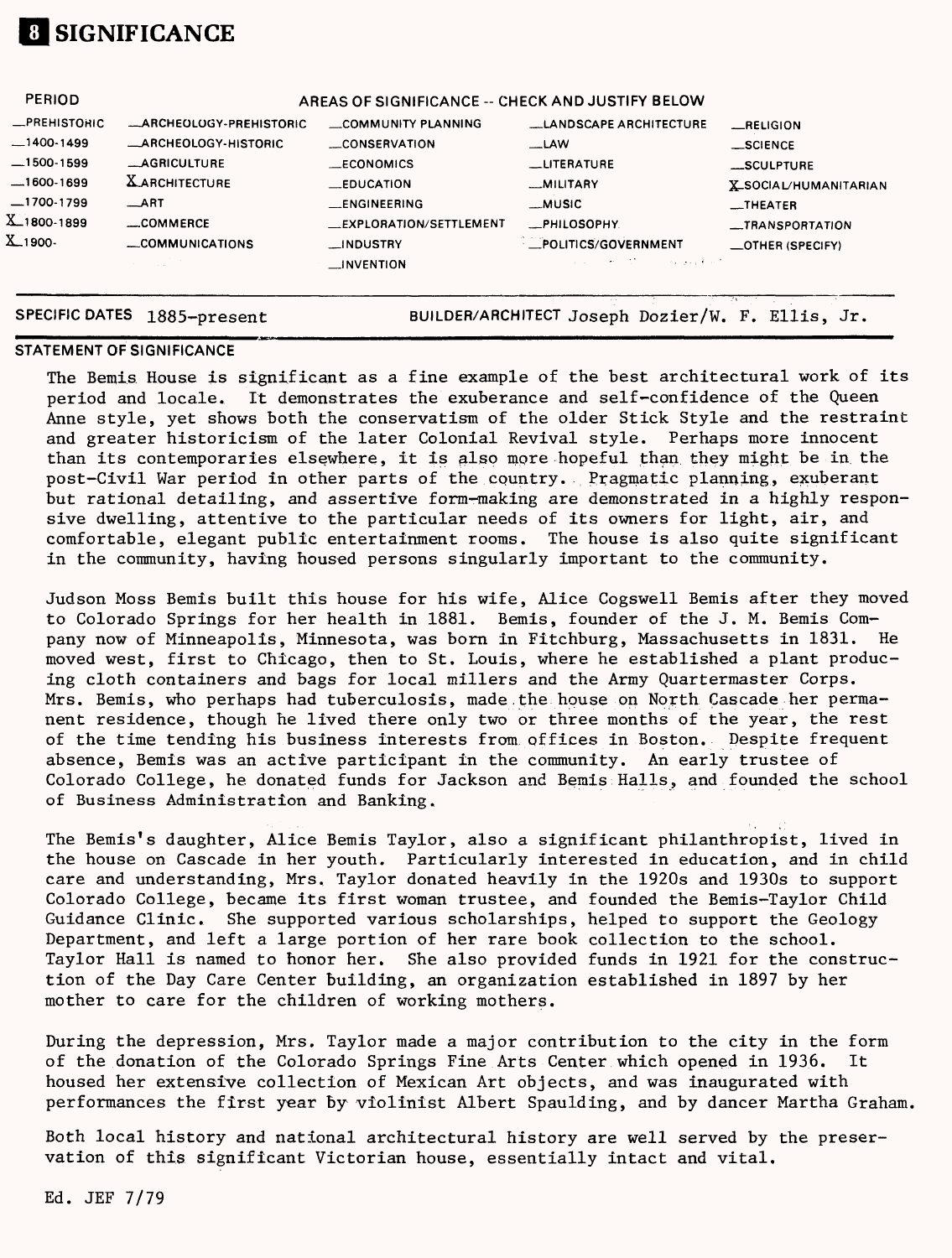# **IMAJOR BIBLIOGRAPHICAL REFERENCES**

See continuation sheet.

| <b>IDGEOGRAPHICAL DATA</b>                                |                                                                                                                                |                                                                                                                                                                                                                                      |                                                                                                                                                                                                                                                                 |
|-----------------------------------------------------------|--------------------------------------------------------------------------------------------------------------------------------|--------------------------------------------------------------------------------------------------------------------------------------------------------------------------------------------------------------------------------------|-----------------------------------------------------------------------------------------------------------------------------------------------------------------------------------------------------------------------------------------------------------------|
|                                                           | ACREAGE OF NOMINATED PROPERTY __ One-half_acre                                                                                 |                                                                                                                                                                                                                                      |                                                                                                                                                                                                                                                                 |
| QUADRANGLE NAME Colorado Springs<br><b>UTM REFERENCES</b> |                                                                                                                                |                                                                                                                                                                                                                                      | QUADRANGLE SCALE 1:24000                                                                                                                                                                                                                                        |
| $A113$ $B11511521310$<br>ZONE EASTING<br>C.               | 4219.819.60<br>NORTHING                                                                                                        | ZONE EASTING<br>D                                                                                                                                                                                                                    | NORTHING                                                                                                                                                                                                                                                        |
|                                                           |                                                                                                                                |                                                                                                                                                                                                                                      |                                                                                                                                                                                                                                                                 |
|                                                           |                                                                                                                                | н                                                                                                                                                                                                                                    |                                                                                                                                                                                                                                                                 |
| <b>VERBAL BOUNDARY DESCRIPTION</b>                        | Lots 11 and 12 inclusive, Block F, Beverly Resub Addition<br>Colorado Springs, El Paso County, Colorado                        |                                                                                                                                                                                                                                      | grade the state of the state                                                                                                                                                                                                                                    |
|                                                           | LIST ALL STATES AND COUNTIES FOR PROPERTIES OVERLAPPING STATE OR COUNTY BOUNDARIES                                             |                                                                                                                                                                                                                                      |                                                                                                                                                                                                                                                                 |
| <b>STATE</b>                                              | CODE.                                                                                                                          | <b>COUNTY</b>                                                                                                                                                                                                                        | <b>CODE</b>                                                                                                                                                                                                                                                     |
| <b>STATE</b>                                              | <b>CODE</b>                                                                                                                    | <b>COUNTY</b>                                                                                                                                                                                                                        | <b>CODE</b>                                                                                                                                                                                                                                                     |
| <b>ORGANIZATION</b><br><b>STREET &amp; NUMBER</b>         | William Thomas Odum/Architect<br>Architect William Thomas Odum                                                                 |                                                                                                                                                                                                                                      | <b>DATE</b><br><u>March 9, 1979</u><br><b>TELEPHONE</b>                                                                                                                                                                                                         |
|                                                           |                                                                                                                                |                                                                                                                                                                                                                                      |                                                                                                                                                                                                                                                                 |
|                                                           | 3141 Hood Street, Suite 204                                                                                                    |                                                                                                                                                                                                                                      | <u>214–522–0662 —</u>                                                                                                                                                                                                                                           |
| <b>CITY OR TOWN</b>                                       |                                                                                                                                |                                                                                                                                                                                                                                      | <b>STATE</b>                                                                                                                                                                                                                                                    |
| Dallas                                                    |                                                                                                                                |                                                                                                                                                                                                                                      | <u>Texas</u>                                                                                                                                                                                                                                                    |
|                                                           | <b>INSTATE HISTORIC PRESERVATION OFFICER CERTIFICATION</b><br>THE EVALUATED SIGNIFICANCE OF THIS PROPERTY WITHIN THE STATE IS: |                                                                                                                                                                                                                                      |                                                                                                                                                                                                                                                                 |
| <b>NATIONAL</b>                                           | STATE_                                                                                                                         | <u>in the community of the community of the community of the community of the community of the community of the community of the community of the community of the community of the community of the community of the community </u> | LOCAL V                                                                                                                                                                                                                                                         |
|                                                           | criteria and procedures set forth by the National Park Seryicy.                                                                |                                                                                                                                                                                                                                      | As the designated State Historic Preservation Officer for the National Historic Preservation Act of 1966 (Public Law 89-665). I<br>hereby nominate this property for inclusion in the National Begister and certify that it has been evaluated according to the |
| STATE HISTORIC PRESERVATION OFFICER SIGNATURE             |                                                                                                                                |                                                                                                                                                                                                                                      |                                                                                                                                                                                                                                                                 |
| <b>TITLE</b>                                              | State Historic Preservation Officer                                                                                            |                                                                                                                                                                                                                                      | <b>DATE</b><br>$\mathcal{S}o$                                                                                                                                                                                                                                   |
| <b>EDENES USE ONLY</b>                                    | <b>I HEREBY CERTIFY THAT THIS PROPERTY IS INCLUDED IN THE NATIONAL REGISTER</b>                                                |                                                                                                                                                                                                                                      |                                                                                                                                                                                                                                                                 |
|                                                           |                                                                                                                                |                                                                                                                                                                                                                                      | one                                                                                                                                                                                                                                                             |
| Antan                                                     |                                                                                                                                |                                                                                                                                                                                                                                      | 911.79<br>DATE                                                                                                                                                                                                                                                  |
| o Hazo znace struktu                                      |                                                                                                                                |                                                                                                                                                                                                                                      |                                                                                                                                                                                                                                                                 |

**GPO 921-803**